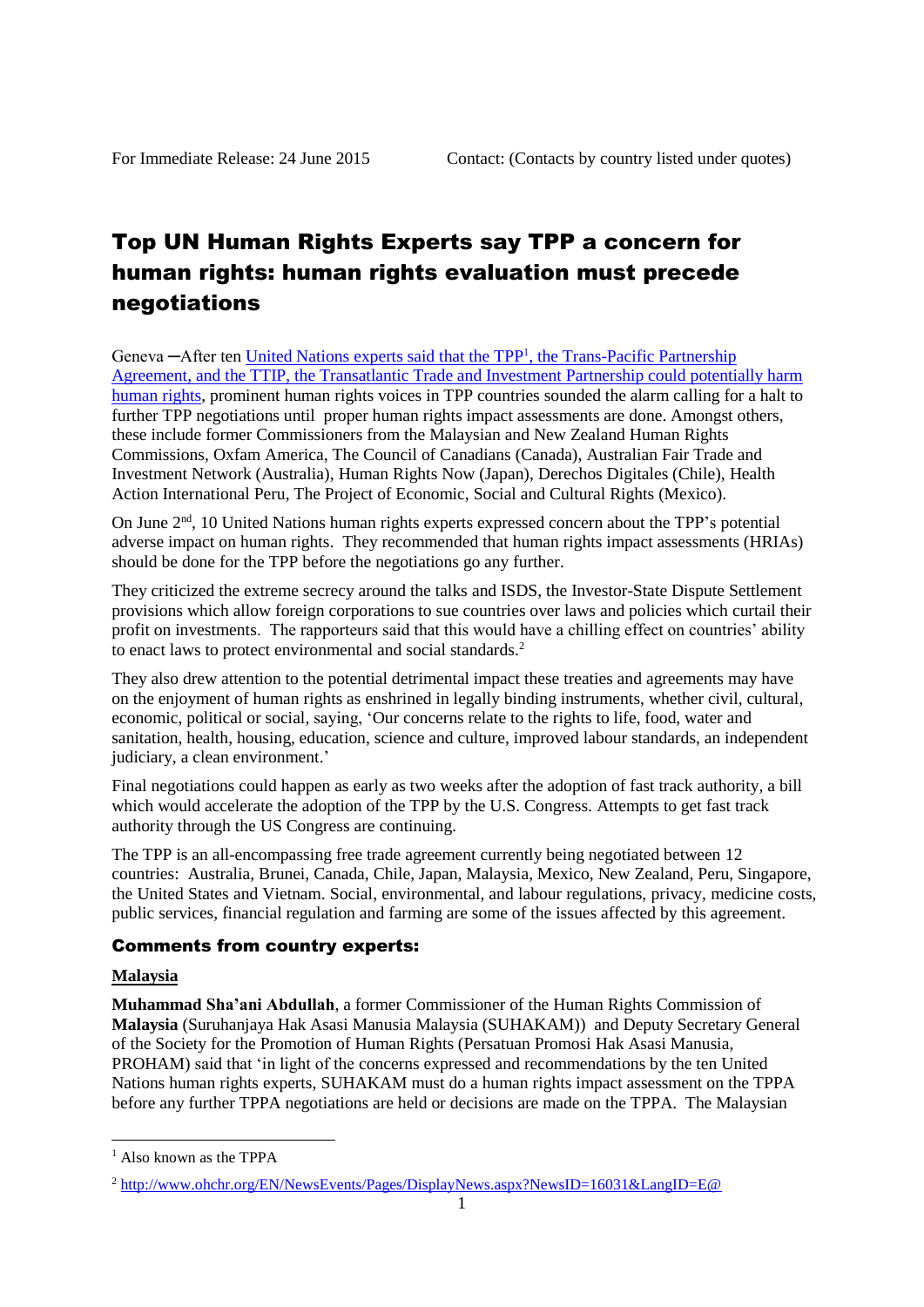government must provide sufficient funding to SUHAKAM to conduct such a human rights impact assessment.'

*Contact: Muhammad Sha'ani Abdullah: [mdshaani@gmail.com,](mailto:mdshaani@gmail.com) mobile phone +6013-3363647*

#### **New Zealand**

'The Human Rights Foundation of Aotearoa New Zealand (HRF) is calling on the New Zealand Human Rights Commission to undertake a human rights impact assessment for the TPPA (and for the government to adequately resource the HRC to do so) before TPPA negotiations go any further. This is in light of concern expressed by 10 United Nations human rights experts about the TPPA's potential adverse impact on human rights.'

---**Peter Hosking**, Chairperson, HRF and former Commissioner at the **New Zealand** Human Rights Commission

*Contact: Peter Hosking, [peterhosking@vodafone.co.nz,](mailto:peterhosking@vodafone.co.nz) mobile phone: +6421660275*

#### **Japan**

**Kazuko Ito,** the Secretary General of **Japan** based Human Rights Now (http://hrn.or.jp/eng/) said that 'the concerns raised by the UN experts deserve the utmost consideration at the TPPA negotiation table. We are gravely concerned that the negotiation process totally excludes communities which may be affected, and denies rights to information and participation. Further we are concerned that a wide range of human rights protection in Japan will be at stake as a result of the negotiation, especially in relation to the ISDS section. Japan should make all necessary efforts to prevent any deterioration of the human rights situation for people potentially affected by the TPPA.'

*Contact: Kazuko Ito, [info@hrn.or.jp,](mailto:info@hrn.or.jp) office phone+81-3-3835-2110*

# **Peru**

**Javier Llamoza**, from Acción Internacional para la Salud de **Perú** (Health Action International, Peru), said that 'the TPP is a major new obstacle to Peru's ability to meet the need for treatment to which all people are entitled, and to improve the care provided by the public health system, which primarily serves the poor and extremely poor. The human right to health is seriously threatened by this agreement.'

*Contact: Javier Llamoza, Acción Internacional para la Salud - Red Ge, [javierllamoza@aislac.org,](mailto:javierllamoza@aislac.org) mobile phone: +51998603206*

#### **Australia**

'The UN rapporteurs' statement underlined the concerns of Australian community organisations that the TPP could have a negative impact on many areas of human rights. The TPP text should be released now to enable a full Human Rights Impact Assessment of the TPP,' said **Dr Patricia Ranald Coordinator** of the **Australian** Fair Trade and Investment Network (AFTINET).

*Contact: Dr Patricia Ranald, AFTINET, [campaign@aftinet.org.au,](mailto:campaign@aftinet.org.au) mobile phone: +61 419 695 841*

#### **Canada**

'Human rights are the fundamental basis for all societies. It is essential that we know the true human cost of such agreements before we even consider them. Considering the scope and power of the TPP, and how most of us have no access to the details, it is definitely concerning that governments don't